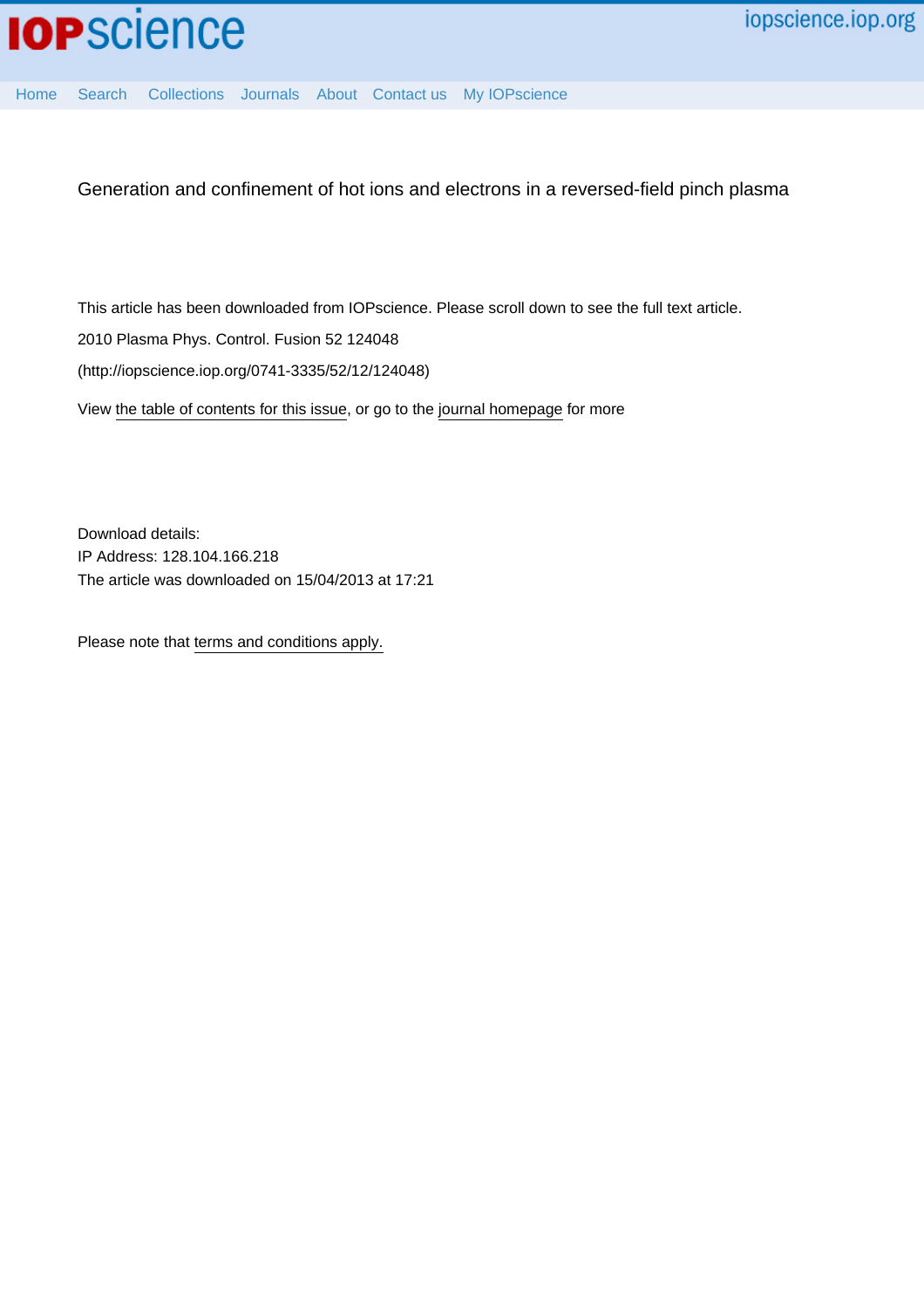Plasma Phys. Control. Fusion **52** (2010) 124048 (14pp) [doi:10.1088/0741-3335/52/12/124048](http://dx.doi.org/10.1088/0741-3335/52/12/124048)

# **Generation and confinement of hot ions and electrons in a reversed-field pinch plasma**

**B E Chapman**1**, A F Almagri**1**, J K Anderson**1**, D L Brower**2**, K J Caspary**1**, D J Clayton**1**, D Craig**3**, D J Den Hartog**1**, W X Ding**2**, D A Ennis**1**, G Fiksel**1*,*4**, S Gangadhara**1**, S Kumar**1**, R M Magee**1**, R O'Connell**1**, E Parke**1**, S C Prager**1**, J A Reusch**1**, J S Sarff**1**, H D Stephens**<sup>1</sup> **and Y M Yang**<sup>1</sup>

<sup>1</sup> Department of Physics, University of Wisconsin, Madison, WI 53706, USA

<sup>2</sup> Department of Physics and Astronomy, University of California, Los Angeles, CA 90095, USA

<sup>3</sup> Wheaton College, Wheaton, IL 60187, USA

E-mail: [bchapman@wisc.edu](mailto: bchapman@wisc.edu)

Received 19 June 2010, in final form 14 October 2010 Published 15 November 2010 Online at [stacks.iop.org/PPCF/52/124048](http://stacks.iop.org/PPCF/52/124048)

#### **Abstract**

By manipulating magnetic reconnection in Madison Symmetric Torus (MST) discharges, we have generated and confined for the first time a reversedfield pinch (RFP) plasma with an ion temperature *>*1 keV and an electron temperature of 2 keV. This is achieved at a toroidal plasma current of about 0.5 MA, approaching MST's present maximum. The manipulation begins with intensification of discrete magnetic reconnection events, causing the ion temperature to increase to several kiloelectronvolts. The reconnection is then quickly suppressed with inductive current profile control, leading to capture of a portion of the added ion heat with improved ion energy confinement. Electron energy confinement is simultaneously improved, leading to a rapid ohmically driven increase in the electron temperature. A steep electron temperature gradient emerges in the outer region of the plasma, with a local thermal diffusivity of about  $2 \text{ m}^2 \text{ s}^{-1}$ . The global energy confinement time reaches 12 ms, the largest value yet achieved in the RFP and which is roughly comparable to the H-mode scaling prediction for a tokamak with the same plasma current, density, heating power, size and shape.

#### **1. Introduction**

The reversed-field pinch (RFP) is a toroidal magnetically confined fusion plasma distinguished in part by its toroidal magnetic field, which is reversed in the plasma edge relative to its

0741-3335/10/124048+14\$30.00 © 2010 IOP Publishing Ltd Printed in the UK & the USA 1

<sup>4</sup> Present address: Laboratory for Laser Energetics, University of Rochester, 250 East River Road, Rochester, NY 14623, USA.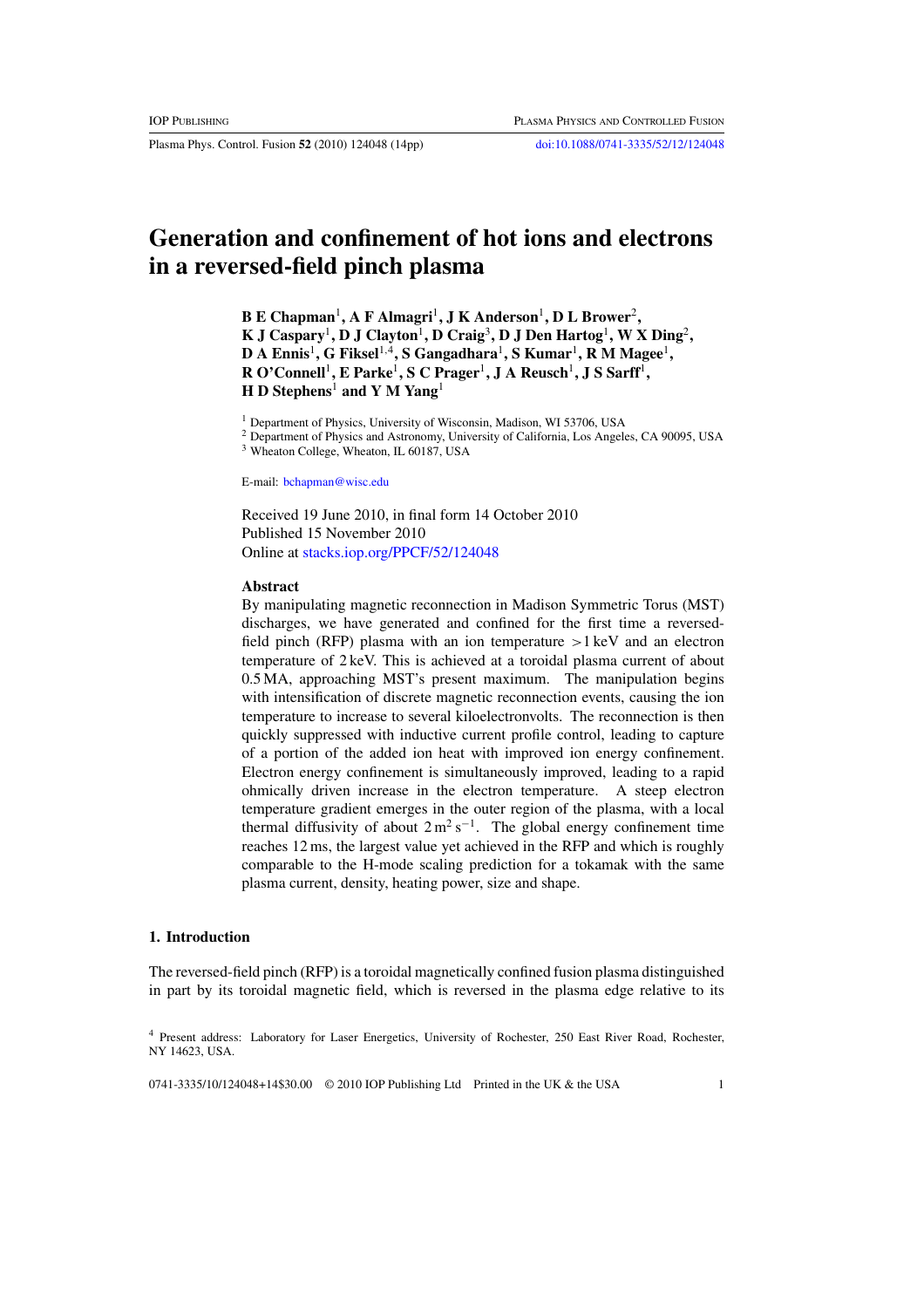direction in the plasma core. This plasma is also characterized by multiple resonant surfaces where magnetic tearing and reconnection can occur. In the plasma core are resonant surfaces for tearing modes with poloidal mode number  $m = 1$ . At a single radius closer to the plasma boundary is the resonance location for tearing modes with  $m = 0$ . This location is the toroidal field reversal radius, across which the toroidal field reverses. Collectively, these modes produce a number of strong effects on the plasma, two of which are important here: energy transport and collisionless ion heating.

The dominant  $m = 1$  modes are driven unstable by a gradient in the radial profile of the plasma current. The tearing and reconnection associated with these modes leads to a stochastic magnetic topology in the core, which in turn produces rapid transport, with a central electron thermal diffusivity of several hundred m<sup>2</sup> s<sup>-1</sup> [\[1,](#page-13-0) [2\]](#page-13-0). The  $m = 1$  mode amplitudes and degree of stochasticity increase rapidly and substantially during magnetic reconnection events, or sawtooth crashes. During these events, the  $m = 0$  modes are also driven to large amplitude by nonlinear coupling with the  $m = 1$  modes [\[3,](#page-13-0) [4\]](#page-13-0). In the Madison Symmetric Torus (MST) [\[5\]](#page-13-0) RFP, these reconnection events occur periodically throughout most discharges, each event lasting only about 100*µ*s. Given the increase in stochasticity in the plasma core, each of these events causes a rapid drop in the central electron temperature  $[6]$ . However, the ion temperature usually increases, sometimes by several hundred percent  $[7-9]$ . Substantial ion heating has been linked to reconnection in other RFP devices as well [\[10–14\]](#page-13-0), and both particle acceleration and heating are commonly associated with reconnection in magnetized astrophysical and space plasmas such as the solar corona [\[15\]](#page-13-0) and the earth's magnetosphere [\[16\]](#page-13-0). In MST, the ion temperature increase occurs globally due to the large number of reconnection sites in the plasma, but heating due to the  $m = 1$  modes in the core occurs only when the  $m = 0$ modes are involved in the reconnection event  $[8, 9]$  $[8, 9]$  $[8, 9]$ . Reconnection events occur occasionally in which there is activity in only the  $m = 1$  modes. In such cases, no additional ion heating is observed anywhere in the plasma. When heating does occur, it always corresponds to a drop in the stored magnetic energy. Reconnection facilitates the conversion of magnetic energy to ion thermal energy, and recent measurements on MST in plasmas produced from different working gases (hydrogen, deuterium and helium, separately) reveal that the fraction of magnetic energy appearing as ion thermal energy increases as the square root of the ion mass [\[17\]](#page-13-0).

In this paper, we demonstrate manipulation of magnetic reconnection in the MST for two purposes. The first is intensification of ion heating during reconnection events. The second is the subsequent sustained reduction of both ion and electron energy loss. The ion heating during reconnection events is intensified primarily with a relatively small adjustment to the magnetic equilibrium. This causes the rapid generation of a multi-kiloelectronvolt ion temperature. Inductive modification of the current profile, a standard technique, immediately after such events then suppresses reconnection and stochasticity and reduces ion and electron energy transport. This allows the capture of a substantial fraction of the reconnection-based ion heat with a sustained central ion temperature *>*1 keV. It also allows a rapid ohmically driven increase in the electron temperature, reaching a maximum central value of about 2 keV. The generation of ion heat and subsequent initial suppression of reconnection occurs over a few milliseconds, during which time the amplitude of the tearing modes can vary by as much as 100-fold.

In plasmas with the highest electron temperature, steep gradients develop around the toroidal field reversal radius, corresponding to an electron thermal diffusivity of about  $2 \text{ m}^2 \text{ s}^{-1}$ . The largest gradient in the ion temperature profile also occurs in this region. Between the gradients in the electron temperature profile, centered on the reversal radius, is a flat region. The width of this region coincides roughly with the estimated width of an  $m = 0$  island. The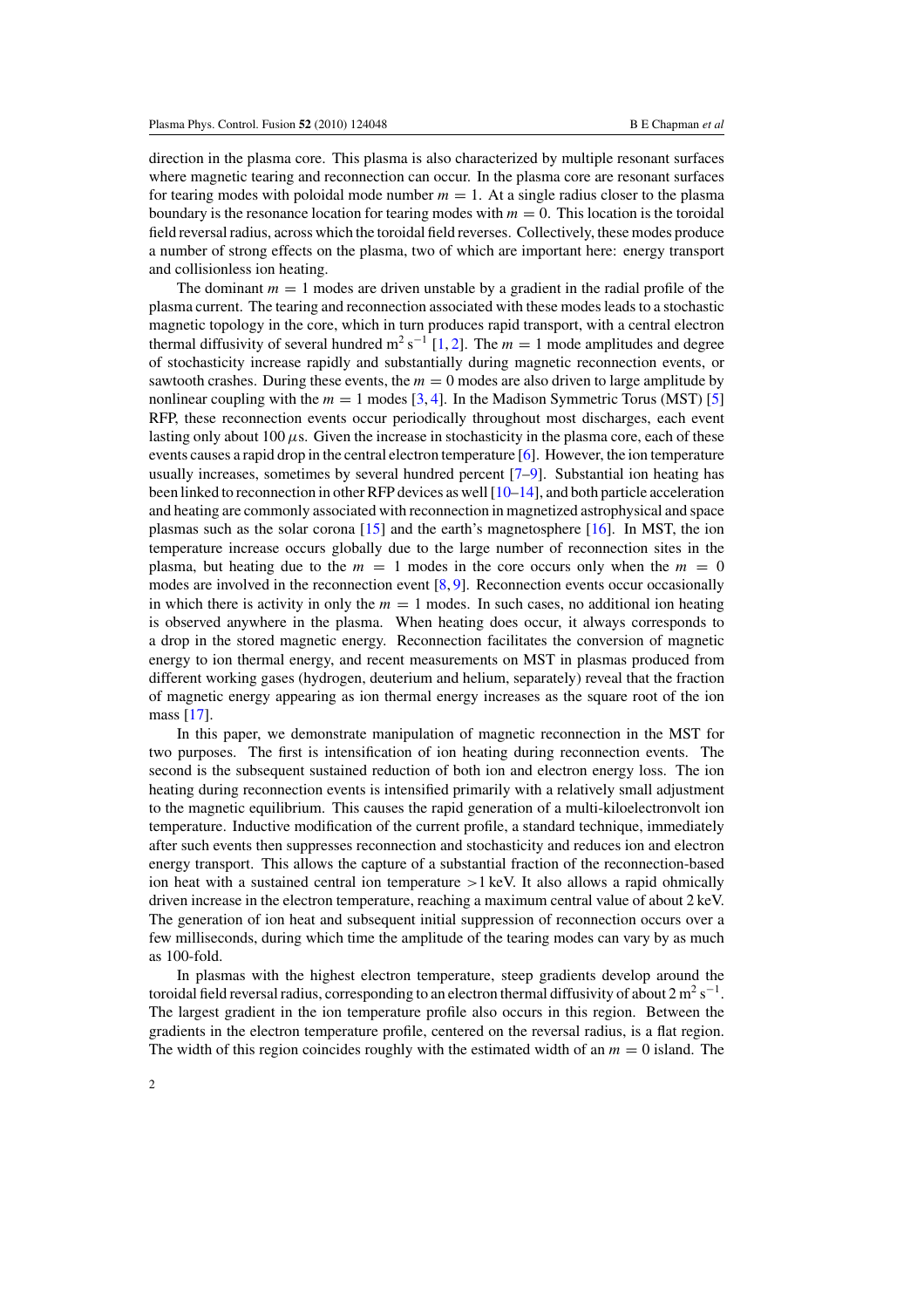$m = 0$  modes are calculated to be linearly unstable during the improved-confinement period, but their amplitudes are small.

Globally, the combined electron and ion energy confinement time is improved 12-fold (to 12 ms) relative to plasmas without reconnection suppression. This confinement time as well as the peak ion and electron temperatures are the largest values yet achieved in a RFP plasma with reconnection suppression. The energy confinement of these plasmas can also be described as approximately 'tokamak-like,' comparing with the H-mode scaling prediction for a tokamak with MST's plasma current, density, heating power, size and shape.

The balance of this paper is organized as follows. In section 2 we describe MST, the current profile control technique and two key diagnostics. The generation and capture of hot ions and electrons is demonstrated in sections [3](#page-4-0) and [4.](#page-7-0) Sections [5](#page-9-0) and [6](#page-10-0) are devoted to local and global confinement improvement in these plasmas, including a comparison with confinement in tokamaks.

#### **2. Experimental apparatus and diagnostics**

The MST plasma has a major radius of 1.5 m and a minor radius of 0.5 m. The discharges described herein have a toroidal plasma current of about 0.5 MA, approaching the upper limit of MST's present current capability. The discharges are fueled with deuterium, with a central line-averaged electron density of about  $10^{19}$  m<sup>-3</sup>. The sole external means of plasma heating is ohmic dissipation due to the driven plasma current.

A key diagnostic for measurement of the ion temperature, *T*i, in this work is based on charge-exchange-recombination spectroscopy (CHERS). As applied here, this diagnostic provides the temperature of fully stripped carbon ions at multiple radial locations (one location per discharge) with roughly 2 cm spatial resolution and a temporal resolution of 100*µ*s [\[18\]](#page-13-0). Another key diagnostic is multipoint, multipulse Thomson scattering [\[19\]](#page-13-0). A recent upgrade to this diagnostic now allows each of the diagnostic's two lasers to fire multiple times with a high repetition rate. As applied in this case, the electron temperature,  $T_e$ , profile is measured every 0.5 ms over a significant fraction of the discharge duration [\[20\]](#page-13-0). This capability is an important advance for high-*β* plasmas such as the RFP, for which a diagnostic based on the tokamak-standard electron-cyclotron-emission is not applicable.

Suppression of both the  $m = 1$  and  $m = 0$  tearing modes is achieved with a wellestablished technique for inductive control of the current profile [\[21,](#page-13-0) [22\]](#page-13-0). The key control parameter in this technique is the surface parallel electric field,  $E_{\parallel}(a) = E \cdot B/B$  $(E_{\theta} B_{\theta} + E_{\phi} B_{\phi})/B$ , where  $E_{\theta}$  and  $E_{\phi}$  are the surface poloidal and toroidal electric fields,  $B_\theta$  and  $B_\phi$  are the surface poloidal and toroidal magnetic fields and *B* is the total surface magnetic field. Waveforms from a discharge utilizing this technique are shown in figure [1.](#page-4-0) The current profile control begins at about 10 ms, reflected by  $E_{\parallel}(a)$  becoming positive in figure  $1(a)$  $1(a)$ . From  $10-18$  ms, this current drive is effected through the toroidal magnetic field circuit. Four sets of capacitors are discharged in a preprogrammed sequence that causes  $B_{\phi}$ to grow more and more negative. This reflects an increase in the stored magnetic energy, one consequence of the current profile control. This induces an  $E_\theta$  which contributes positively to  $E_{\parallel}$ . The increase in  $B_{\phi}$  affects strongly two RFP equilibrium parameters, the toroidal field reversal parameter,  $F = B_{\phi}(a)/\langle B_{\phi} \rangle$ , and the pinch parameter,  $\Theta = B_{\theta}(a)/\langle B_{\phi} \rangle$ , where  $\langle B_{\phi} \rangle$  is the toroidal field averaged over the plasma cross section. These parameters, shown in figure [1,](#page-4-0) reach values much larger than in a typical MST plasma. The increase in the pinch parameter reflects a change in the plasma internal inductance, which is due in part to on-axis peaking of the current profile during this period. This central peaking was measured directly in MST several years ago with the application of current profile control roughly similar to that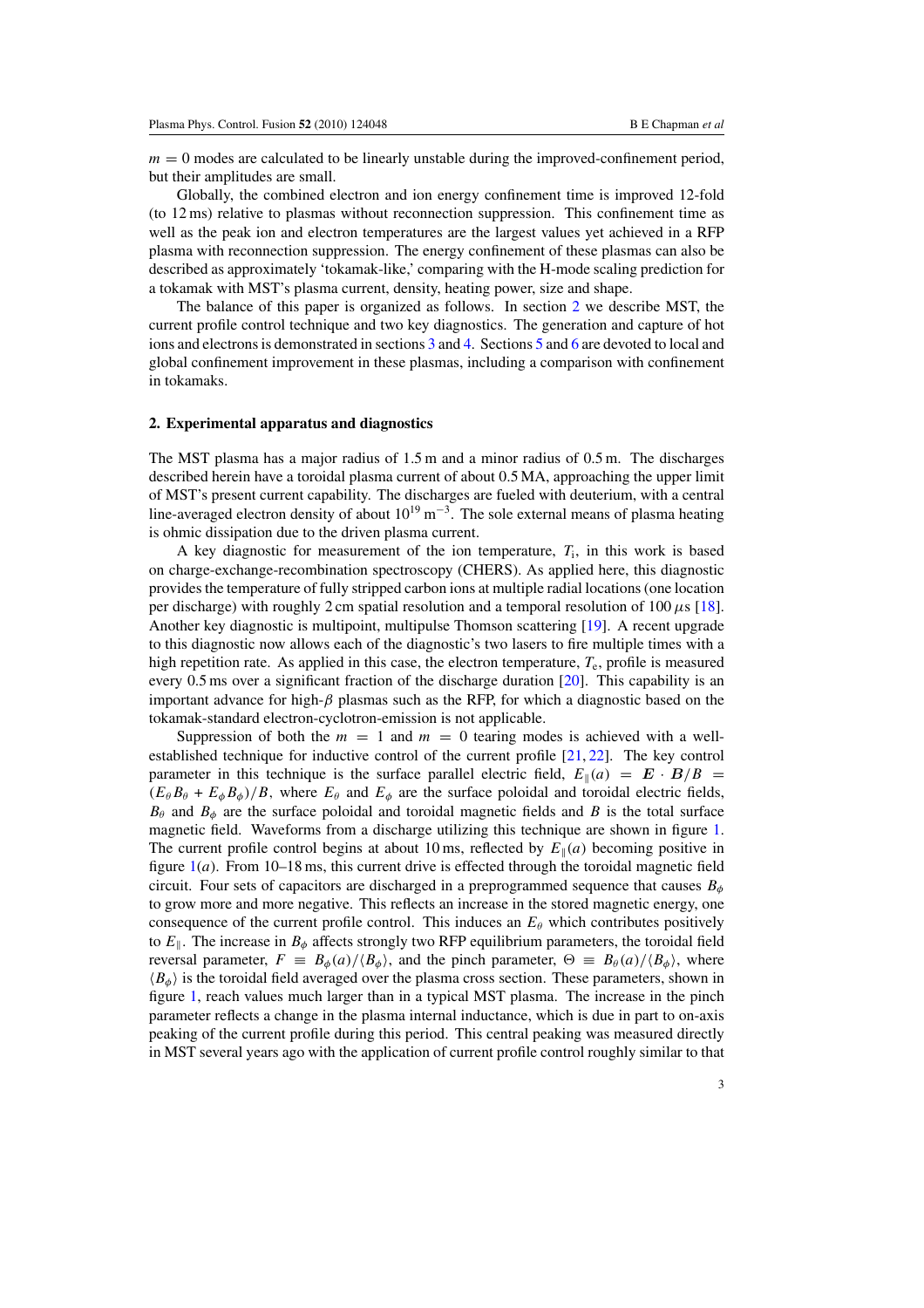<span id="page-4-0"></span>

**Figure 1.** In a 0.5 MA discharge with inductive current profile modification beginning at 10 ms, time evolution of the (*a*) surface parallel electric field, (*b*) surface toroidal magnetic field, (*c*) reversal parameter, (*d*) pinch parameter, with suppressed zero on the vertical axis, (*e*) toroidal plasma current,  $(f)$  central line-averaged density,  $(g)$  amplitude of the  $m = 0$ ,  $n = 1$  tearing mode, plotted on a logarithmic scale and (*h*) central ion temperature. Mode amplitude measured with toroidal field sensing coils at plasma boundary. Apparent drop in ion temperature around 23 ms is an artifact of the diagnostic neutral beam termination. Shot number 1070829100.

described here [\[23\]](#page-13-0). This technique has been applied successfully in several RFP devices, but optimization continues [\[21,](#page-13-0) [22,](#page-13-0) [24–](#page-13-0)[26\]](#page-14-0).

Additional details concerning this technique as applied on MST can be found in a previous publication [\[27\]](#page-14-0), but there is one notable difference between the waveform of  $E_{\parallel}$  shown in figure 1 and that shown previously. The waveform previously consisted of triangular-shaped pulses, each corresponding to the discharge of one capacitor bank. The pulses in the present waveform are more rounded and, for the most part, longer lasting. This is due to the addition of an inductor in series with each capacitor bank. But for purposes of capturing reconnectionbased ion heat, described in the next section, the inductor in series with the first capacitor bank is removed. This allows a faster rise in  $E_{\parallel}$  and more effective capture of the added ion heat. This fast rise is discernible just after 10 ms in figure 1(*a*).

## **3.** Achieving  $T_i > 1 \text{ keV}$

An example of intensified ion heating followed by capture of a portion of the ion heat is shown in figure 1, which contains the amplitude of the tearing mode with  $m = 0$  and toroidal mode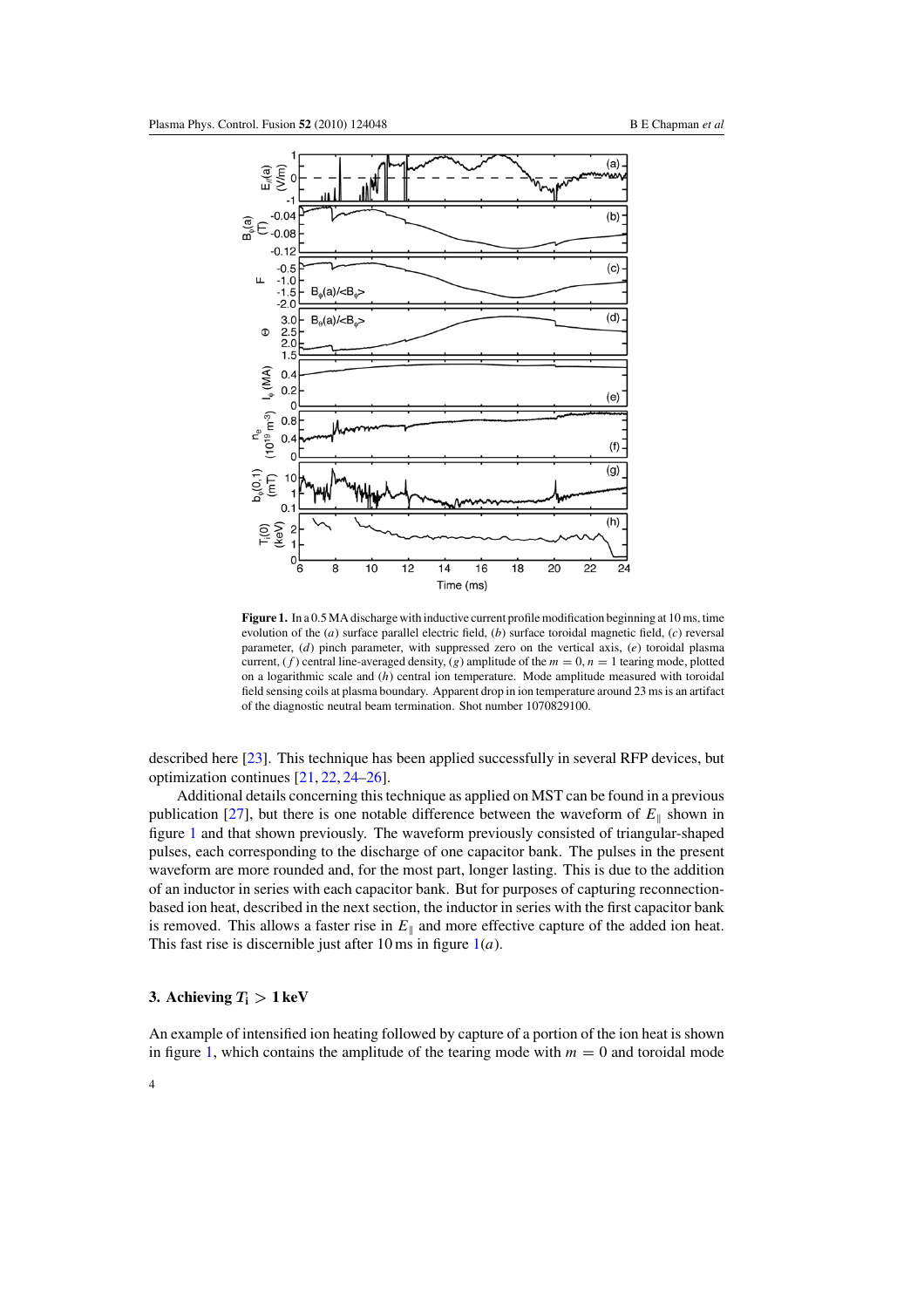number  $n = 1$ , as well the central ion temperature measured with CHERS. Occurring at around 6 and 8 ms in figure [1](#page-4-0) are two global reconnection events corresponding to a rapid increase in both the  $m = 0$  and  $m = 1$  modes. During the event near 8 ms, the stored magnetic energy (not shown) drops by an estimated 34 kJ (∼13%*)* in about 60*µ*s, implying a power greater than 500 MW. The magnetic energy is estimated with a simple equilibrium model based on measurements of the magnetic field at the plasma boundary [\[28\]](#page-14-0). A fraction of this power is channeled to the impurity and majority ions [\[17\]](#page-13-0). During the two events shown early in figure [1,](#page-4-0) the central *T*<sup>i</sup> exceeds the upper range of the CHERS diagnostic, hence the gaps in the *T*<sup>i</sup> data. However, *T*<sup>i</sup> can be measured in the decay phase following each event, and these data imply that the central  $T_i$  may exceed 3 keV during heating. This is the largest ion temperature yet observed in the RFP, and it is achieved by operating simultaneously at large toroidal current and low density, and by increasing the degree of toroidal magnetic field reversal.

It has previously been demonstrated that, all else being equal, an increase in the toroidal current from 0.25 to 0.5 MA causes the central (carbon) ion temperature during reconnection events to roughly triple, reaching 1.5 keV [\[9\]](#page-13-0). Hence, the discharge shown in figure [1](#page-4-0) has a toroidal plasma current of about  $0.5 \text{ MA}$ , figure  $1(e)$  $1(e)$ . However, the degree of toroidal field reversal is also important. As the reversal parameter *F* approaches zero, corresponding to weak field reversal, the degree of ion heating during reconnection events is strongly diminished, even with large current. With  $F = 0$ , which also corresponds to an edge safety factor,  $q(a) = 0$ , the resonant surface for the  $m = 0$  modes is removed from the plasma, and the heating is essentially eliminated. In contrast, stronger reversal can lead to much stronger ion heating. In the discharge shown in figure [1,](#page-4-0) *F* is about −0.25 between the large reconnection events. This corresponds to  $q(a) = -0.05$ . Hence, the degree of ion heating is sensitively dependent on the equilibrium. A similar relation between the reversal parameter and ion heating was also observed in the ZT-40M RFP [\[12\]](#page-13-0). Adjusting  $F$  to be more negative moves the  $m = 0$ resonant surface further inside the plasma, and further away from the stabilizing influence of MST's thick conducting shell. This may facilitate more intense heating.

Low electron density is also important in the generation and capture of reconnection-based ion heat. The line-averaged density early in time in figure [1](#page-4-0) is about  $0.45 \times 10^{19}$  m<sup>-3</sup>, corresponding to about 8% of the Greenwald density limit [\[29\]](#page-14-0). With substantial toroidal field reversal, low density leads to periods where magnetic fluctuations are spontaneously reduced, and global energy confinement is somewhat improved [\[30\]](#page-14-0). Two such periods, which are characterized in part by periodic small bursts of  $m = 0$  mode activity, occur after the large events in figure [1.](#page-4-0) These periods often terminate with reconnection events having particularly large mode amplitudes. Relative to typical MST plasmas, the ion temperature in plasmas such as that in figure [1](#page-4-0) decays more slowly following reconnection heating. This may result in part from somewhat improved ion energy confinement following the reconnection events.

The combination of intensified heating and slower ion temperature decay allows capture of substantial ion energy with current profile control. In the discharge in figure [1,](#page-4-0) inductive modification of the current profile begins at 10 ms, leading to the eventual suppression of the  $m = 1$  and  $m = 0$  tearing modes, including the small bursts of  $m = 0$  activity. The minimum amplitude of the  $m = 0$ ,  $n = 1$  mode during reconnection suppression is about 100 times smaller than its peak at 8 ms. The ion temperature in this plasma is sustained at greater than 1 keV with a small temperature decay rate. This is due in part to increased ion energy confinement. The global ion energy confinement time is roughly estimated to increase from 1 to 10 ms during reconnection suppression. This is based on a power balance calculation, including electron–ion heating and losses due to both convection and charge exchange. Charge exchange is one of the dominant channels of ion energy loss, and it is measured to drop roughly ten-fold. This is due to a drop in the neutral density which is precipitated by a drop in recycling of neutral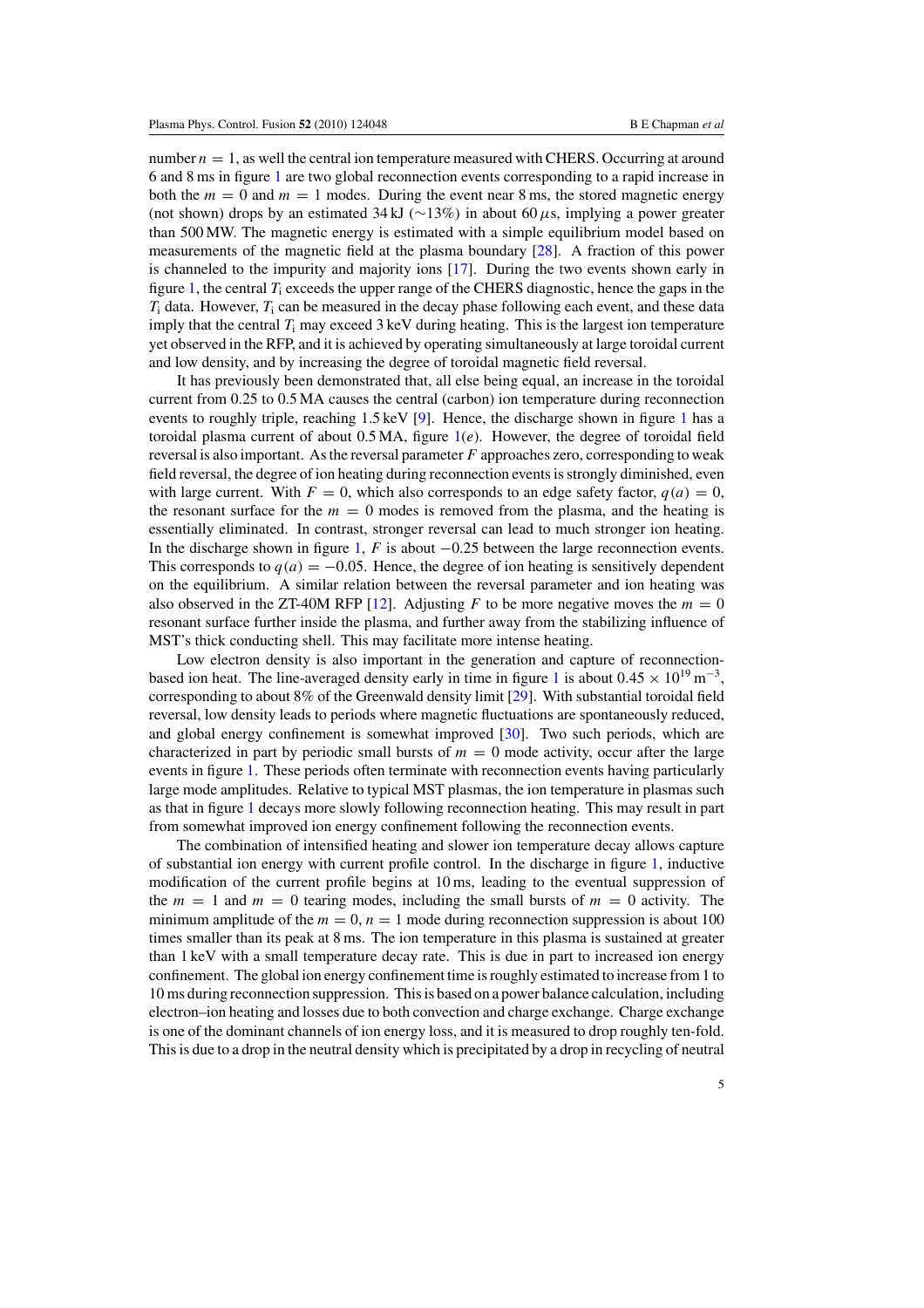<span id="page-6-0"></span>

**Figure 2.** Shot-averaged ion temperature profiles near the end of improved-confinement periods with and without strong reconnection-based ion heating preceding the improved confinement. Magnitude of outermost data point in each profile is assumed. Error bars reflect standard deviation of shot average for each spatial point.

deuterium. Concurrent with this drop, the line-averaged electron density rises modestly, as shown in figure [1,](#page-4-0) reflecting an increase in density in the plasma core, and reflecting an overall improvement in particle confinement.

The capture of reconnection-based ion heat results in an ion temperature profile that is everywhere increased with respect to previous improved-confinement plasmas that did not exploit this form of ion heating. This is illustrated in figure 2. Given that the CHERS diagnostic provides the ion temperature at only one spatial point per discharge, the profiles shown in this figure are from an ensemble of similar discharges, approximately ten per spatial point. Both profiles were gathered late in periods of reconnection suppression, after several majorityimpurity-ion equilibration times, in plasmas with the same toroidal plasma current (0.5 MA) and a line-averaged electron density ranging from  $0.7 \times 10^{19}$  to  $1.0 \times 10^{19}$  m<sup>-3</sup>, or 11% to 16% of the Greenwald density limit. The temperature profile resulting from reconnection heating was compiled at 20 ms in discharges like that in figure [1.](#page-4-0) With a Rutherford scattering diagnostic [\[31\]](#page-14-0), the deuteron temperature was also measured at one location in these plasmas, confirming a large increase in the majority *T*i.

Before closing this section, we note a degree of 'stiffness' in the ion temperature profile in MST. This is based on a comparison of *T*<sup>i</sup> profiles from two plasma regimes, standard confinement and improved confinement, with central temperatures differing by almost a factor of four. The standard-confinement profile is extracted from figure [4](#page-8-0) of a recently published paper on ion heating during reconnection in standard-confinement MST plasmas [\[8\]](#page-13-0). The improved-confinement profile is that with the larger temperature in figure 2 of this paper. Profile stiffness has long been noted in tokamak plasmas in both the ion and electron temperature profiles. See, for example, Mikkelsen *et al* [\[32\]](#page-14-0) and Ryter *et al* [\[33\]](#page-14-0), and references therein. Profile stiffness is linked to a critical gradient threshold, ∇*T/T* , above which energy transport increases substantially. Over the spatial region where a profile is stiff, the profile shape does not vary as, e.g., the temperature at the periphery of the region varies. The central temperature is proportional to the temperature at the periphery. The apparent stiffness in MST *T*<sup>i</sup> profiles is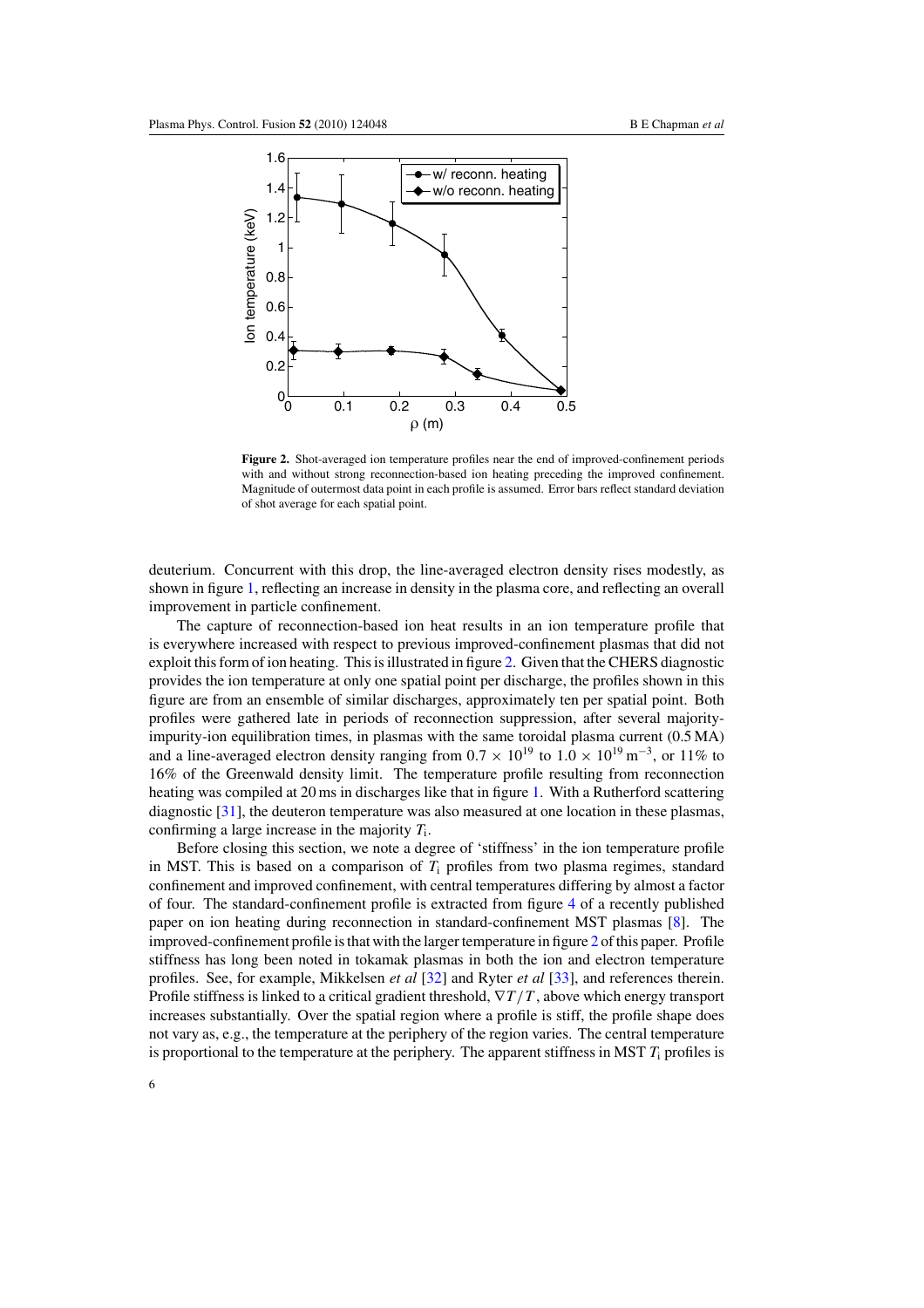<span id="page-7-0"></span>

**Figure 3.** Shot-averaged ion temperature profiles from improved-confinement and standardconfinement plasmas. Improved-confinement profile is from figure [2.](#page-6-0) Standard-confinement profile is average of data from −0.9 to −0.5 ms, inclusive, in figure [4](#page-8-0) of [\[8\]](#page-13-0). Standard profile scaled such that innermost data point is identical to that of the improved-confinement profile. Data plotted versus impact parameter of CHERS diagnostic chords. Error bars reflect standard deviation of shot average for each spatial point. Error bars for standard-confinement profile about the size of the plot symbols.

shown in figure 3. The standard-confinement profile was compiled several milliseconds after ion-heating reconnection events, somewhat akin to the improved-confinement profile. The significance, or lack thereof, of this profile stiffness remains to be determined, particularly given the dominance of current-gradient-driven stochastic magnetic transport in standard plasmas. A similar comparison of the two improved-confinement  $T_i$  profiles in figure [2](#page-6-0) also shows a degree of stiffness, but there is greater disparity in the profile shapes.

## **4.** Achieving  $T_e \sim 2 \text{ keV}$

With the recent advance in Thomson scattering on MST, we can now compare the temporal evolution of  $T_i$  and  $T_e$  in a single discharge. In figure [4](#page-8-0) are the central ion and electron temperatures from a discharge similar to that in figure [1.](#page-4-0) As in figure [1,](#page-4-0) current profile control is applied at 10 ms, preceded by intense ion heating. Fluctuations are reduced, and confinement improved, just before 13 ms. The ion temperature slowly decays during this period, while the electron temperature ramps up strongly. This ramp continues until the end of the reduced fluctuation period at around 20 ms. This is encouraging for the application of inductive current profile control in RFP plasmas with even larger toroidal current. Since the profile control depends on the rampdown of toroidal flux, the duration of the control is limited by the amount of toroidal flux initially embedded in the plasma. For a given equilibrium, the embedded flux increases with toroidal current. Hence, larger toroidal current implies longer current profile control. Larger current will be possible in MST with a proposed upgrade to MST's poloidal field power supply. The data in figure [4](#page-8-0) also illustrate clearly the fact that the ions and electrons are largely thermally independent in these plasmas. The large electron temperature and low plasma density lead to an electron–ion energy equilibration time of hundreds of milliseconds, much longer than the present duration of improved confinement.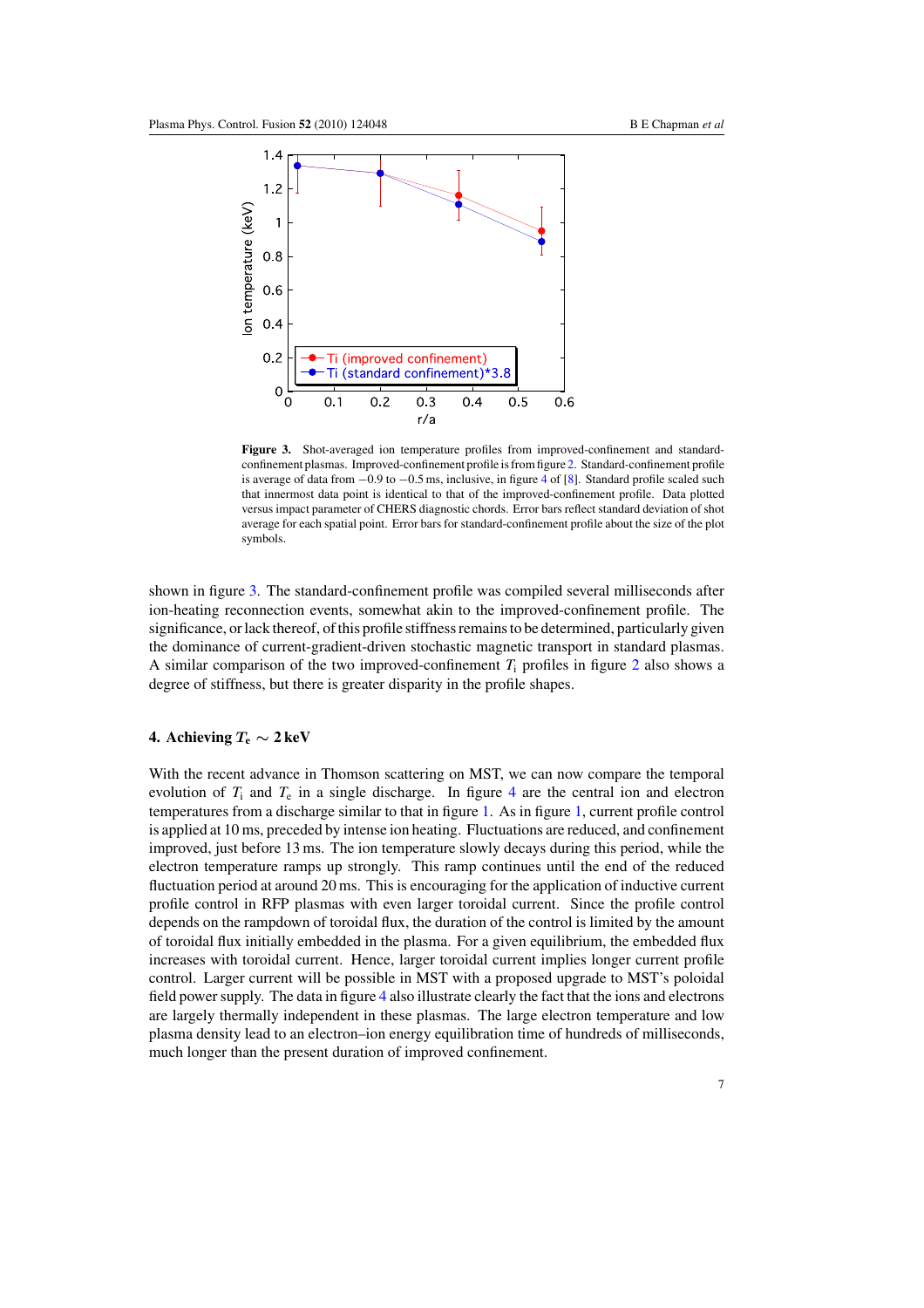<span id="page-8-0"></span>

**Figure 4.** Temporal evolution of the central electron and ion temperatures in a discharge with current profile control beginning at 10 ms, and a period of reduced fluctuations beginning just before 13 ms, as indicated in the figure. Electron temperature measured every 0.5 ms. Error bars on electron temperature data derived from photon statistics for each time point. Shot number 1090415017.



Figure 5. Electron temperature profile measured at 19.5 ms in the discharge shown in figure [1.](#page-4-0) Magnitude of outermost data point is estimated based on probe data from plasmas at lower plasma current.

The complete electron temperature profile was measured at 19.5 ms in the discharge in figure [1.](#page-4-0) This profile is shown in figure 5. The central temperature of about 2 keV represents a roughly four-fold increase over that (0.5 keV) achieved in MST plasmas at the same plasma current and electron density but without suppression of the tearing modes. In addition to the large central temperature, the shape of the *T*<sup>e</sup> profile is also noteworthy. The profile is fairly flat in the core with a steep gradient in the region  $\rho > 0.3$  m. The steep gradient is bisected by a narrow flattening roughly centered on the toroidal field reversal radius. This gradient, as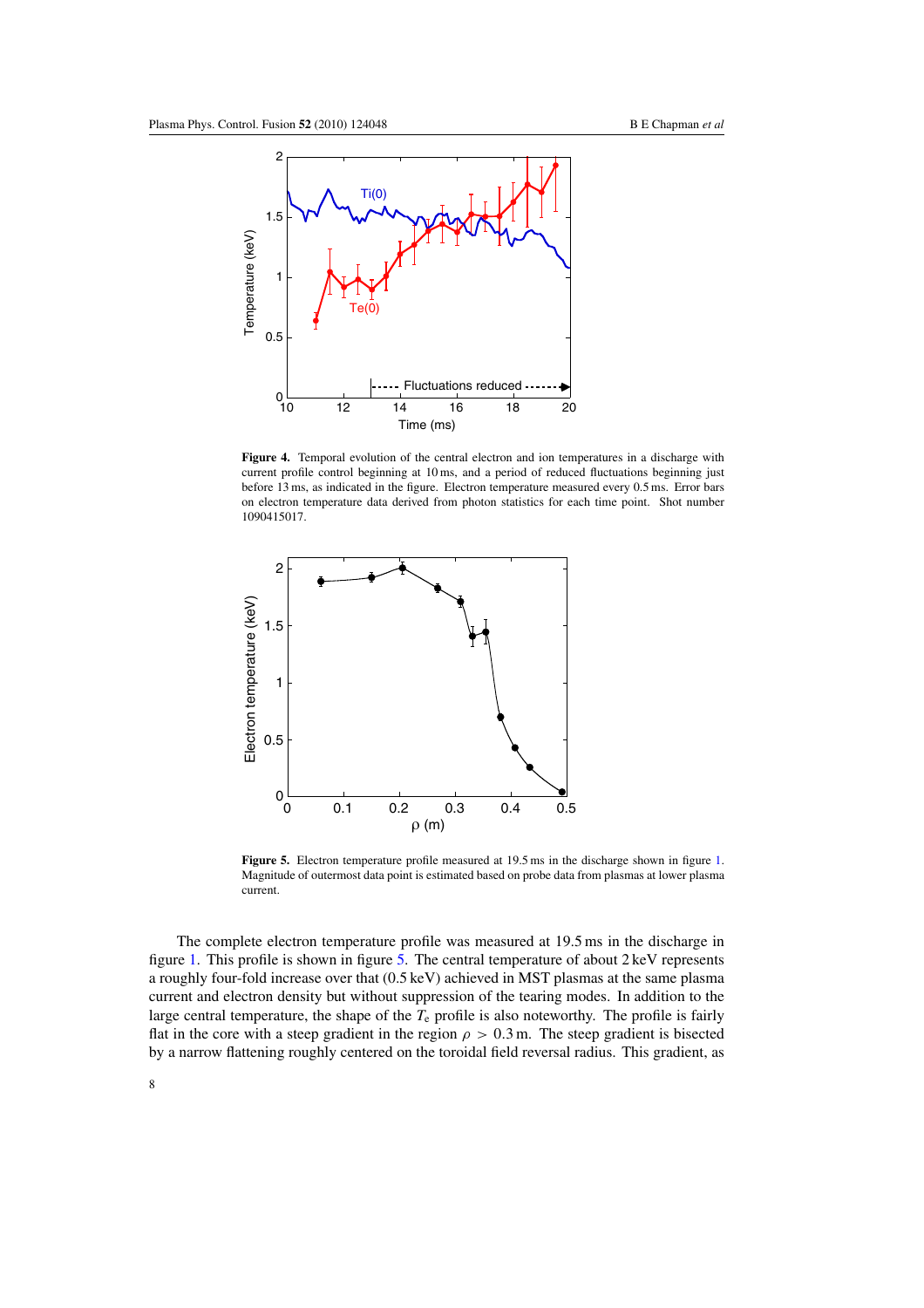<span id="page-9-0"></span>

**Figure 6.** Radial profiles of (*a*) toroidal magnetic field, (*b*) ion temperature gradient associated with reconnection-heated profile in figure [2](#page-6-0) and  $(c)$ – $(d)$  electron temperature gradient and electron thermal conductivity associated with profile in figure [5.](#page-8-0) Estimated  $m = 0$  island width indicated by dashed line in (*a*). Dashed lines in (*d*) represent estimated error. For (*c*) and (*d*), electron temperature profile is adjusted slightly around  $\rho = 0.34$  such that the gradient remains negative everywhere.

well as a more modest gradient in the ion temperature profile, is discussed in more detail in the next section.

#### **5. Local confinement improvement**

Electron thermal diffusion is small in the large-gradient region of figure [5.](#page-8-0) This is illustrated in figure 6, which contains four profiles over a relatively narrow spatial extent. Profiles of the toroidal magnetic field, electron temperature gradient and electron thermal diffusivity, *χ*e, are from the same shot and time as for the  $T<sub>e</sub>$  profile in figure [5.](#page-8-0) The ion temperature gradient is from the high-temperature profile in figure [2,](#page-6-0) based on a shot average. The diffusivity associated with the two steep  $T_e$  gradients is about  $2 \text{ m}^2 \text{ s}^{-1}$ , likely the minimum value in the plasma. In the region  $\rho > 0.4$  m, the diffusivity increases monotonically out to the plasma boundary and is substantially larger than  $2 \text{ m}^2 \text{ s}^{-1}$ . The diffusivity in the region  $\rho < 0.3$  m is uncertain at present due in part to the apparent hollowness in the  $T_e$  profile. This may be an artifact of the small population of runaway electrons in the plasma core, but additional data are required to address this issue. The region with two steep gradients coincides with the toroidal field reversal radius, where  $B_{\phi} = 0$  and  $q = 0$ . In addition to the large gradients in  $T_e$ , we note that the coarsely measured  $T_i$  profile also exhibits its largest gradient in the vicinity of  $q = 0$ .

It is quite possible that the two regions of minimum  $\chi_e$  are magnetically stochastic. The  $m = 1$  modes resonant in this region have  $|n| > 35$ , and their respective resonant surfaces are spaced less than 0.001 m apart. Hence, even if these modes are of small amplitude, overlap of their respective magnetic islands is likely. Even so, stochastic electron energy transport scales as the square of the mode amplitude [\[34\]](#page-14-0), so if the mode amplitudes are sufficiently small, stochastic transport may be small as well.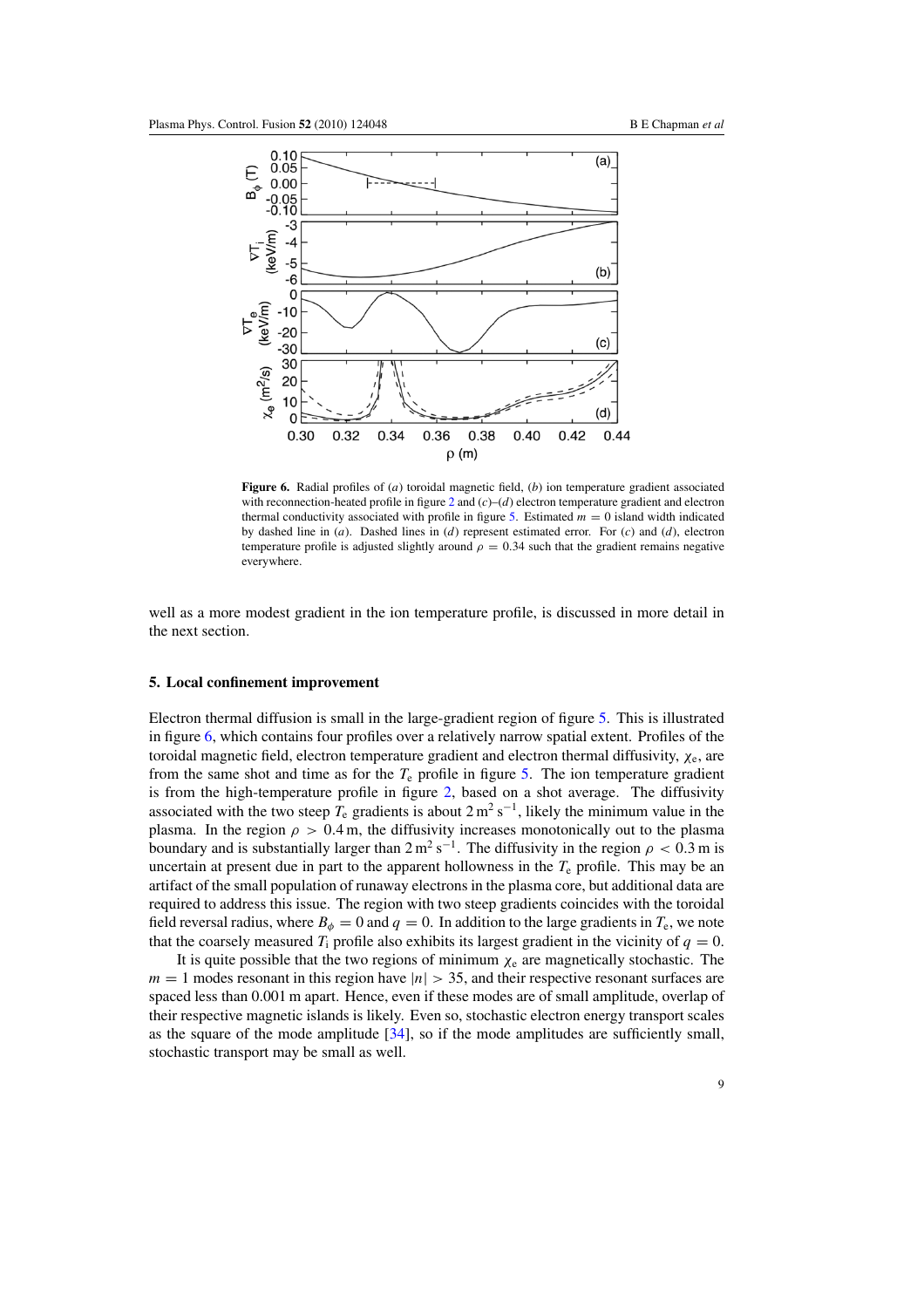<span id="page-10-0"></span>The local flattening in the  $T_e$  profile shown in figure [5](#page-8-0) implies locally large transport. This region coincides with the  $q = 0$  surface, and the width of this region is roughly consistent with that of an  $m = 0$  island structure. The estimated island width, *W*, is shown in figure  $6(a)$  $6(a)$ and is calculated from  $W = 4\sqrt{(r_s b_r)/(n B_\theta q')}$ , where  $r_s$  is the radius of the mode resonant surface,  $b_r$  is the radial magnetic perturbation at  $r_s$ , *n* is the toroidal mode number,  $B_\theta$  is the equilibrium field at  $r_s$  and  $q'$  is the radial derivative of  $q$  at  $r_s$  [\[35\]](#page-14-0). The quantities  $r_s$ ,  $B_\theta$  and  $q'$ are calculated based on reconstruction of the magnetic equilibrium using MSTFit [\[36\]](#page-14-0). These reconstructions are constrained not only by internal and external magnetic measurements, but also by measurements of quantities such as temperature and density. The radial field perturbation at *r*<sup>s</sup> is estimated using the output of the linear stability code, RESTER [\[37\]](#page-14-0), which allows one to calculate  $b_r$  at the resonant surface based on the measured toroidal field perturbation at sensing coils located at the MST plasma boundary. There are multiple resonant  $m = 0$  modes of finite amplitude in this plasma. For this estimate, we consider the single largest mode, which in this case has  $n = 3$ , and arrive at  $W \cong 3$  cm. Note that while the  $m = 0$ modes are calculated to be linearly unstable, their amplitudes are small during this period of improved confinement.

#### **6. Global confinement improvement**

The combination of large ion and electron temperatures, along with the simultaneously *reduced* ohmic input power of about 2.3 MW, results in a global energy confinement time  $\equiv W_{\text{th}}/(P_{\text{oh}} - dW_{\text{th}}/dt)$  of about 12 ms. Here,  $W_{\text{th}}$  is the volume-integrated stored thermal energy and*P*oh is the volume-integrated ohmic input power. In discharges without reconnection suppression but at the same plasma current and density as that described for the discharges here,  $P_{\text{oh}}$  is about 5 MW, and the energy confinement time is about 1 ms.

The improved energy confinement time quoted here is calculated near the end of the period of improved confinement, corresponding to the time of maximum electron temperature. In calculating the stored thermal energy, we used the electron and ion temperature profiles shown in figures [5](#page-8-0) and [2,](#page-6-0) respectively. The electron density profile was measured in the same shot and at the same time as the electron temperature profile. The ion density profile is assumed to have the same shape as the electron density profile, but with a smaller magnitude to account for the estimated impurity dilution of the deuteron density. The ohmic input power is calculated in two ways. The first utilizes global power balance, subtracting from the total input power the time rate of change of the stored magnetic energy. The magnetic energy is derived from MSTFit. The second means of calculating the ohmic input power is based on simple Ohm's law,  $P_{\text{oh}} = \int \eta J^2 dV$ , where  $\eta$  is the plasma resistance and *J* is the current density, calculated by MSTFit. The plasma resistance depends on *T*<sup>e</sup> and*Z*eff, the effective ionic charge. The latter quantity is determined from measurements of x-ray bremsstrahlung [\[38\]](#page-14-0). Both approaches to calculation of the ohmic input power provide the same result.

The improved-confinement time of 12 ms is achieved at a total beta,  $\beta_{\text{tot}}$  =  $\langle p \rangle / [B^2(a)/2\mu_o]$ , of about 10%, where  $\langle p \rangle$  is the volume-averaged plasma pressure and *B(a)* is the total (poloidal + toroidal) field at the plasma boundary. This is well below the present maximum beta of 26% achieved in MST at lower current and much higher density [\[39,](#page-14-0) [40\]](#page-14-0). Beta in the present discharges is limited in part by the relatively small ohmic heating power.

The previous best confinement time in MST was about 10 ms, also achieved with inductive current profile control, but at substantially lower plasma current, 0.2 MA, and with lower maximum temperatures,  $T_e(0) \sim 0.6 \,\text{keV}$  and  $T_i(0) \sim 0.2 \,\text{keV}$  [\[22\]](#page-13-0). This confinement time was compared with what is predicted by the IPB98(y,2) ELMy H-mode tokamak confinement scaling, using relevant MST discharge parameters in the scaling formula [\[41,](#page-14-0) [42\]](#page-14-0). The formula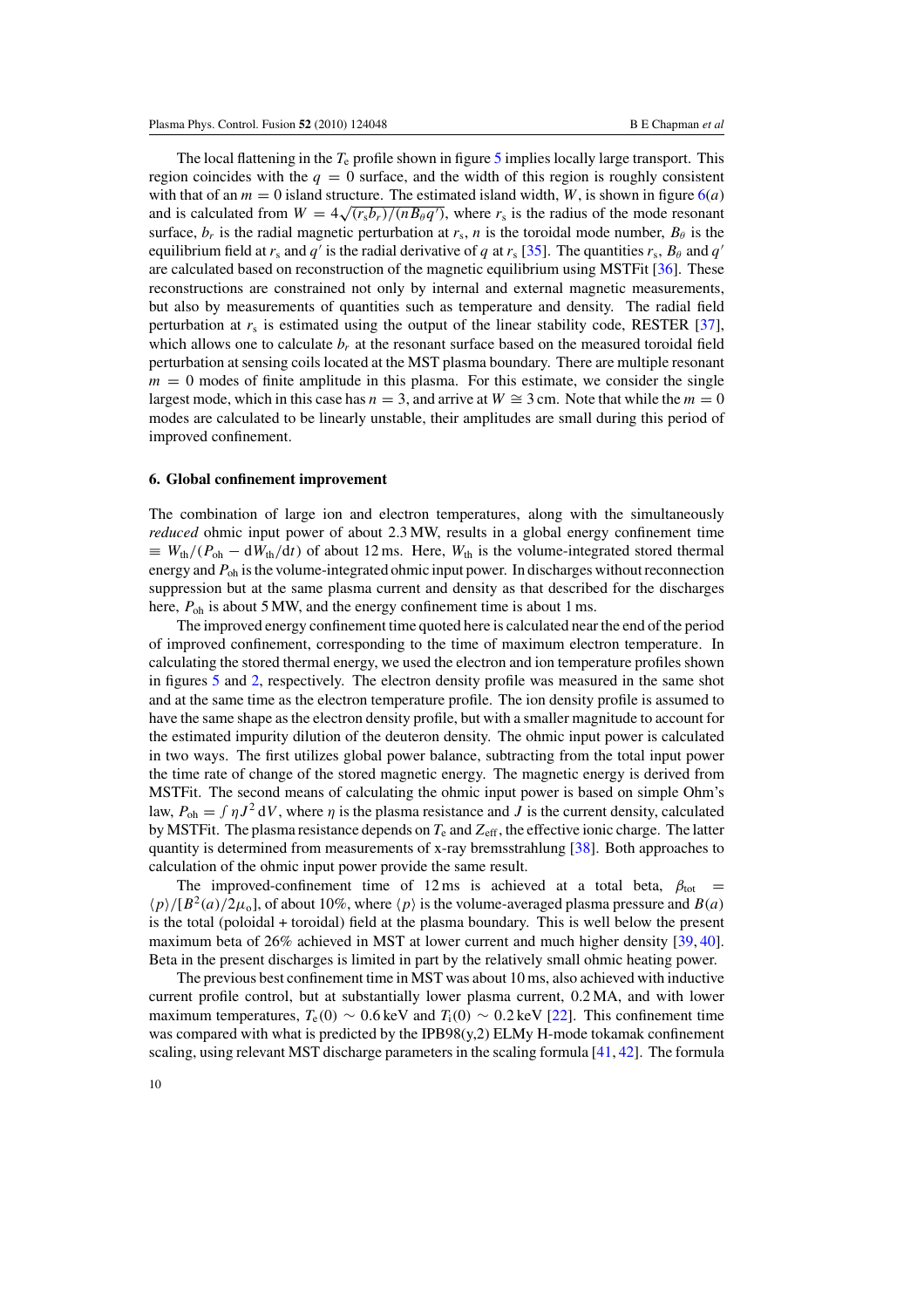<span id="page-11-0"></span>

**Figure 7.** MST confinement compared with a 'fiducial' tokamak specified by the IPB98( $y$ ,2) ELMy-H mode empirical scaling (reprinted from ITER Physics Guidelines, ITER report N 19 FDR 1 01-07-13 R 0.1).

is  $\tau = (0.0562)I_{\phi}^{0.93}B_{\phi}^{0.15}P^{-0.69}n^{0.41}M^{0.19}R^{1.97}\varepsilon^{0.58}\kappa^{0.78}$ , where *P* is the loss power, *n* is the line-averaged density,  $\dot{M}$  is the average ion mass,  $R$  is the major radius,  $\varepsilon$  is the inverse aspect ratio and  $\kappa$  is the elongation. The tokamak data underlying this scaling come from the ITER physics database [\[43\]](#page-14-0). To compute data points for MST, most MST parameters were input directly into the formula. However, for  $B_{\phi}$ , an equivalent tokamak field was used given MST's plasma current and the assumption that  $q(a) = 4$ . This same methodology is applied for the present-day 0.5 MA MST plasmas, requiring an equivalent tokamak field at the plasma boundary of about 2.5 T. Fortunately, the scaling dependence on the toroidal field is weak.

MST standard- and improved-confinement data are overlaid with the tokamak database in figure 7. The two data points in blue are those reported previously for 0.2 MA plasmas [\[41,](#page-14-0) [42\]](#page-14-0). The two data points in red are new additions for the 0.5 MA plasmas described in this paper. Both of the improved-confinement data points lie within about a factor of two of the scaling prediction. Note that this simple comparison is not meant to imply that this or other tokamak confinement scalings apply to the RFP. Instead it is meant to demonstrate that the best RFP energy confinement is roughly comparable to that achieved in an equivalent tokamak, but with a much smaller toroidal field. As shown in figure [1\(](#page-4-0)*b*),  $B_{\phi} \sim 0.1$  T in these 0.5 MA MST plasmas.

### **7. Summary and discussion**

We have demonstrated here the extension of improved confinement in MST to higher plasma current (near the upper bound of MST's present capability) and higher ion and electron temperatures. Among the potential reactor attributes of the RFP is ohmic heating to ignition. This is based on the RFP plasma's relatively large electrical resistance. The RFP still has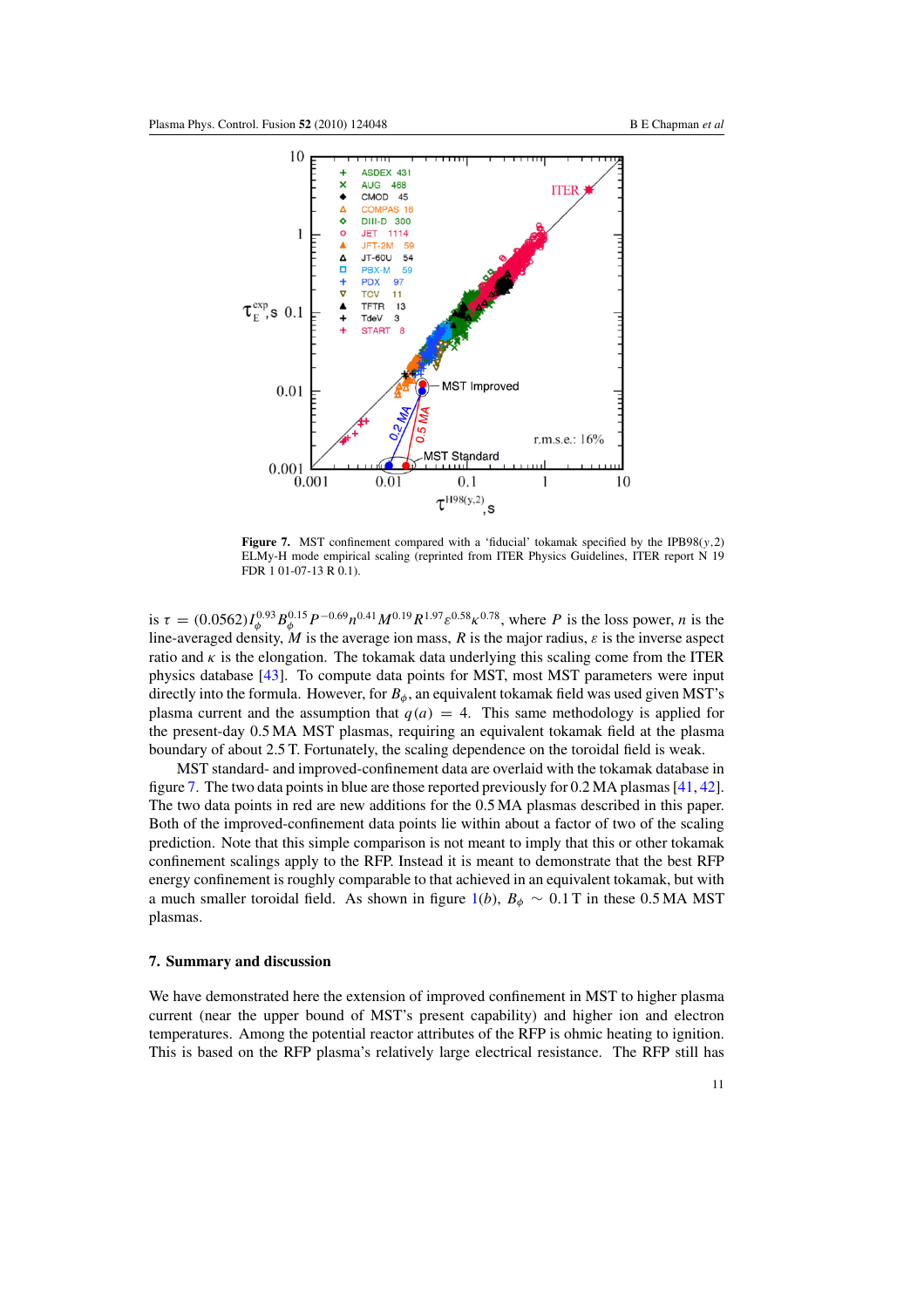far to go toward reactor-relevant temperatures, but results thus far imply that even higher temperatures than those shown here should be possible at larger plasma current.

Not only do these plasmas represent an advance in fusion performance, but their characterization has benefited tremendously from improvements in MST's diagnostic set, particularly with respect to measurement of the electron temperature. The gradients that form in the electron, and ion, temperature profiles suggest the importance of the region around the toroidal field reversal radius. Particularly for the electrons, it appears that this region acts as an energy transport barrier. The shape of the *T*<sup>e</sup> profile in figure [5](#page-8-0) is roughly similar to that of *T*<sup>e</sup> profiles measured previously in lower-current discharges with the aforementioned 10 ms confinement time [\[22\]](#page-13-0). The Thomson scattering system at that time provided the electron temperature at only one spatial and temporal point per shot. Hence, compilation of complete profiles, based on shot averaging, required many, many shots. Nonetheless, these older profiles were fairly flat in the core with a substantial  $T_e$  gradient just beyond  $\rho = 0.3$  m. For a given plasma current, this profile shape has thus far been associated with the largest central electron temperatures and energy confinement times.

It has been demonstrated that to maximize  $T_e$  and energy confinement, one must control not only the centrally resonant  $m = 1$  tearing modes, but also the  $m = 0$  and nearby high-*n*  $m = 1$  modes [\[22,](#page-13-0) [42\]](#page-14-0). A possible reason for this is provided by the data described above. If the  $m = 0$  or nearby  $m = 1$  modes are destabilized, one can easily imagine an interruption of the transport barrier, thereby adversely affecting the electron temperature and energy confinement further inside the plasma. This notion is supported by the temporal evolution of the soft-xray emission profile during small  $m = 0$  bursts occurring during periods of spontaneously improved confinement in MST [\[44\]](#page-14-0). With each burst, x-ray emission is observed to decrease from the edge to the core, corresponding to an inward propagating 'cold pulse.'

It has previously been demonstrated in plasmas such as those described here that magnetic stochasticity has been substantially reduced in the plasma core. One piece of evidence for this was obtained via the diagnosis of high-energy (100 keV) runaway electrons [\[45\]](#page-14-0). The rate of transport in a stochastic field increases with particle velocity, so the mere existence of such high-energy particles is suggestive. But their rate of transport was measured directly and found to be velocity independent. Another piece of evidence was acquired with x-ray tomography, which revealed the presence of two distinct, non-overlapping islands in the core of these plasmas [\[46\]](#page-14-0). Given that energy transport is still finite in these plasmas, some other transport mechanism, possibly rooted in electrostatic fluctuations, must be playing a role. Such a mechanism may play a role in, e.g., the relatively flat central electron temperature profile.

Although it has now been demonstrated with current profile control that energy confinement can be improved substantially over essentially the entire range of plasma current accessible to MST, the degree of improvement so far increases only modestly with current, figure [7.](#page-11-0) One potential reason for this is that the formerly measured 10 ms confinement time was achieved in conjunction with intensive boronization, but the present 12 ms confinement at higher current did not utilize boronization. Boronization is now being revived on MST so that we will be able to test its effect on energy confinement. Also important is that we have yet to identify the optimal waveform for the surface parallel electric field, and, hence, we have yet to identify the maximum energy confinement time of which MST is capable. To this end, we have just commissioned a solid-state programmable power supply for much improved control of the *Bφ* waveform. Further optimization of confinement and understanding how the confinement scales with, e.g., current and density is a major goal of the MST program.

Looking more broadly at the state of improved confinement in the RFP, at least three routes to improved confinement have been identified: the active profile control technique described in this paper and two routes that do not depend, at least explicitly, on profile control but are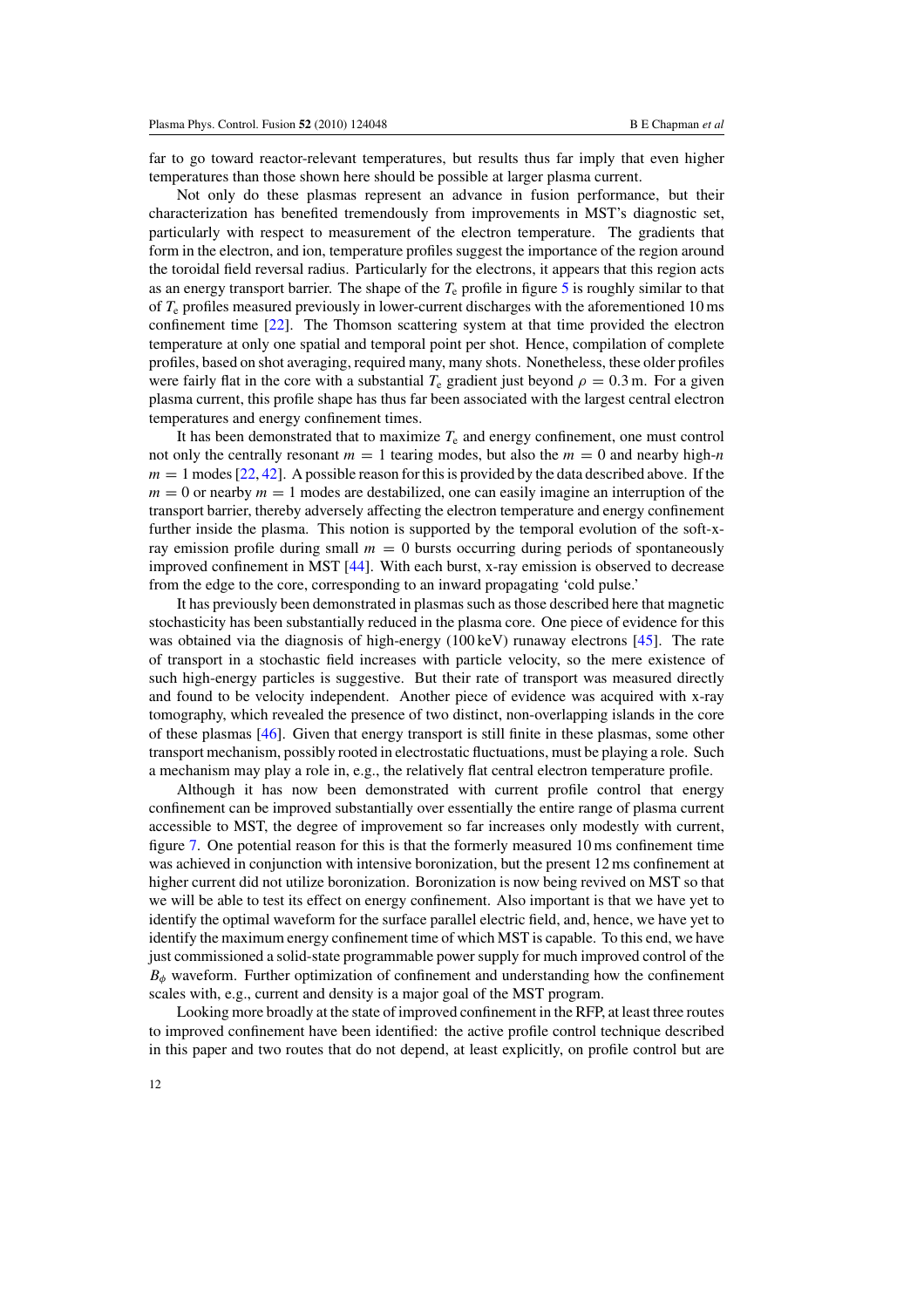<span id="page-13-0"></span>instead self-organized (spontaneous), subject to certain operational conditions. One of these self-organized routes was first observed in TPE-1RM20 [\[47\]](#page-14-0) and MST [\[30,](#page-14-0) [48\]](#page-14-0) and depends in part on stronger-than-normal toroidal magnetic field reversal. But unlike inductive current profile control, the reversal parameter and overall magnetic equilibrium can remain nearly constant with time. Magnetic fluctuations are reduced in these plasmas, although not to the same degree as with active profile control. The other self-organized route, discovered recently in RFX-mod, appears to depend in part on the achievement of a relatively hot, low-resistance plasma, and once again the magnetic equilibrium can be steady [\[49\]](#page-14-0). This route is characterized by a single very large amplitude tearing mode in the core, with a reduction in the other coreresonant modes. Of these three routes, current profile control in MST has thus far led to the highest values of temperature, beta and energy confinement time. And this technique has led to substantial gains in other devices as well, with a five-fold improvement in energy confinement in TPE-RX [\[50\]](#page-14-0). The self-organized route depending on stronger magnetic field reversal has led to as much as a tripling of the energy confinement time, and the route characterized by a single large tearing mode has thus far led to a five-fold confinement improvement.

### **Acknowledgments**

This work was made possible by the support of the entire MST team and by the US Department of Energy and the National Science Foundation.

#### **References**

- [1] Fiksel G, Prager S C, Shen W and Stoneking M 1994 *Phys. Rev. Lett.* **72** [1028](http://dx.doi.org/10.1103/PhysRevLett.72.1028)
- [2] Biewer T M *et al* 2003 *Phys. Rev. Lett.* **91** [045004](http://dx.doi.org/10.1103/PhysRevLett.91.045004)
- [3] Assadi S, Prager S C and Sidikman K L 1992 *Phys. Rev. Lett.* **69** [281](http://dx.doi.org/10.1103/PhysRevLett.69.281)
- [4] Choi S, Craig D, Ebrahimi F and Prager S C 2006 *Phys. Rev. Lett.* **96** [145004](http://dx.doi.org/10.1103/PhysRevLett.96.145004)
- [5] Dexter R N, Kerst D W, Lovell T W, Prager S C and Sprott J C 1991 *Fusion Technol.* **19** 131
- [6] Biewer T M 2002 *PhD Thesis*, University of Wisconsin–Madison, Madison
- [7] Scime E, Hokin S, Mattor N and Watts C 1992 *Phys. Rev. Lett.* **68** [2165](http://dx.doi.org/10.1103/PhysRevLett.68.2165)
- [8] Gangadhara S, Craig D, Ennis D A, Den Hartog D J, Fiksel G and Prager S C 2007 *Phys. Rev. Lett.* **98** [075001](http://dx.doi.org/10.1103/PhysRevLett.98.075001)
- [9] Gangadhara S, Craig D, Ennis D A, Den Hartog D J, Fiksel G and Prager S C 2008 *Phys. Plasmas* **15** [056121](http://dx.doi.org/10.1063/1.2884038)
- [10] Howell R B and Nagayama Y 1985 *Phys. Fluids* **28** [743](http://dx.doi.org/10.1063/1.865086)
- [11] Carolan P G, Field A R, Lazaros A, Rusbridge M G, Tsui H Y W and Bevir M K 1987 *Proc. 14th European Conf. on Controlled Fusion and Plasma Physics (Madrid, Spain)* (Petit-Lancy: European Physical Society) vol 2 p 469
- [12] G A Wurden *et al* 1988 *Proc. 15th European Conf. on Controlled Fusion and Plasma Physics (Dubrovnik, Croatia)* (Petit-Lancy: European Physical Society) p 533
- [13] Fujisawa A, Ji H, Yamagishi K, Shinohara S, Toyama H and Miyamoto K 1991 *Nucl. Fusion* **31** 1443
- [14] Horling P, Hedinz G, Brzozowskiz J H, Tennforsz E and Mazur S 1996 *Plasma Phys. Control. Fusion* **38** [1725](http://dx.doi.org/10.1088/0741-3335/38/10/003)
- [15] Priest E R, Foley C R, Heyvaerts J, Arber T D, Culhane J L and Acton L W 1998 *Nature* **[393](http://dx.doi.org/10.1038/31166)** 545
- [16] Phan T D, Sonnerup B U O and Lin R P 2001 J. Geophys. Res. **106** [25489](http://dx.doi.org/10.1029/2001JA900054)
- [17] Fiksel G, Almagri A F, Chapman B E, Mirnov V V, Ren Y, Sarff J S and Terry P W 2009 *Phys. Rev. Lett.* **103** [145002](http://dx.doi.org/10.1103/PhysRevLett.103.145002)
- [18] Den Hartog D J *et al* 2006 *Rev. Sci. Instrum.* **77** [10F122](http://dx.doi.org/10.1063/1.2217920)
- [19] Reusch J A, Borchardt M T, Den Hartog D J, Falkowski A F, Holly D J, O'Connell R and Stephens H D 2008 *Rev. Sci. Instrum.* **79** [10E733](http://dx.doi.org/10.1063/1.2956742)
- [20] Den Hartog D J *et al* 2010 *Rev. Sci. Instrum.* **81** [10D513](http://dx.doi.org/10.1063/1.3475723)
- 
- [21] Sarff J S, Hokin S A, Ji H, Prager S C and Sovinec C R 1994 *Phys. Rev. Lett.* **72** [3670](http://dx.doi.org/10.1103/PhysRevLett.72.3670)
- [22] Chapman B E *et al* 2001 *Phys. Rev. Lett.* **87** [205001](http://dx.doi.org/10.1103/PhysRevLett.87.205001)
- [23] Brower D L *et al* 2002 *Phys. Rev. Lett.* **88** [185005](http://dx.doi.org/10.1103/PhysRevLett.88.185005)
- [24] Bartiromo R, Martin P, Martini S, Bolzonella T, Canton A, Innocente P, Marrelli L, Murari A and Pasqualotto R 1999 *Phys. Rev. Lett.* **82** [1462](http://dx.doi.org/10.1103/PhysRevLett.82.1462)